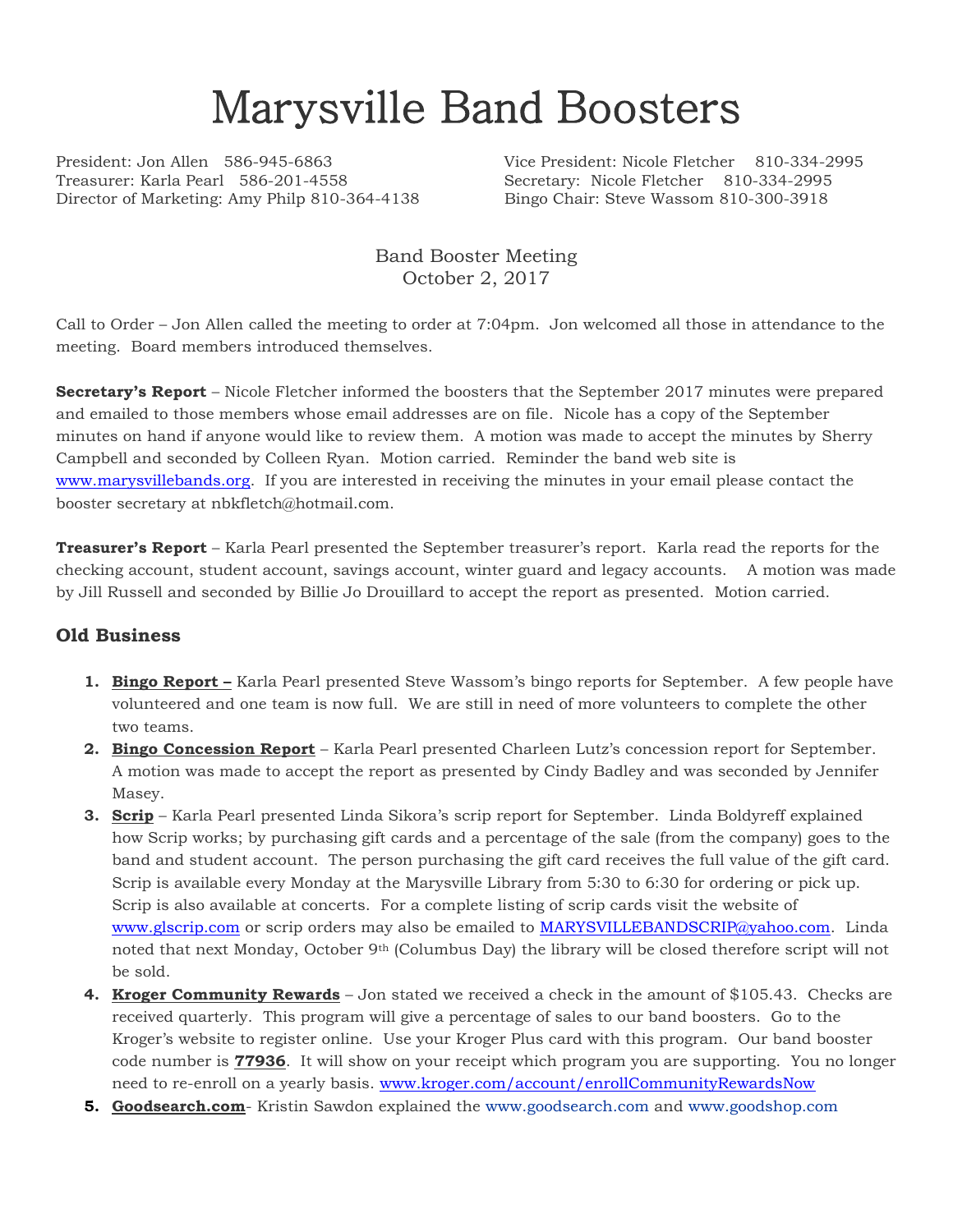programs. Use [www.goodsearch.com](http://www.goodsearch.com/) for your search engine and the band receives a penny for every search. Use [www.goodshop.com](http://www.goodshop.com/) for your shopping and the band will receive a percentage of your purchases. You must link to Marysville Viking Regiment Booster Club on the tool bar. We make the most money from Goodshop.

- **6. Student Accounts** Linda Sikora was absent. Each student has their own account starting in 6th grade. Funds earned go towards band camp and/or tour.
- **7. Uniform/Pillow Fundraiser** Amy Philp will have pillows, old uniforms and other merchandise available for sale at the Band-A-Rama concert.
- **8. Spaghetti Dinner Chairperson** Leah Spresser stated we netted approximately \$8,000 from the spaghetti dinner. Door sales were down from last year. There were 961 meals served; doesn't include ages 5 and younger.
- **9. Mum Sale** –Kelsey Wade stated that all of the extra mums were sold. Kristen Braun was absent, but sent a note that this was the most mums ever sold.
- **10. Cookie Dough** Karla reported that the sell dates will be October 4<sup>th</sup> -19<sup>th</sup>. Delivery date is November 14th at the middle school cafeteria. Cost is \$12.00 each with \$5.00 per item sold going into the student account. A Sign Up Genius will also go out asking for volunteers.
- **11.Dinner Auction** Jill Russell stated the event will be at Alexander's on February 23, 2018. Letters have gone out to businesses in hopes one will be the main sponsor this year. There will be many areas to volunteer; collecting donations from local businesses, putting baskets together, collecting tickets, etc. There is a sign-up sheet at the table if you would like to volunteer.
- **12.Winter Guard –** Donna Koppel said winter guard will start the week after Ford Field.

#### **New Business**

- **1. Finance Committee Meeting–** Karla stated volunteers will meet on October 18th from 6-8pm at the library to review the books. This will help save money on accounting fees.
- **2. Election of Secretary –** For the position of secretary, Michelle Beeler has been nominated by the Executive Board. Jon asked Michelle if she is interested in the position of secretary, and Michelle told Jon yes. Jon asked the boosters if anyone else in attendance was interested in being nominated for the position of secretary. With no other booster interested, Colleen Dodson made a motion to nominate Michelle, and was seconded by Madonna Lukitsch.
- **3. Fan Bus** Angela Philp stated the ticket cost will be \$36, the same as last year. The ticket price includes the ticket into Ford Field and transportation. Meeting place before departure will be at the flag pole in the front of the high school. We have one 54 passenger bus on reserve through Preferred Charters. After Flight III awards, the bus will depart back to Marysville.
- **4. Sign Up Genius** Angela Philp stated she uses the information from the envelopes from the spaghetti dinner to enter into the Sign Up Genius account. This is how we are able to send emails asking for volunteers for the multiple fundraising opportunities throughout the year.
- **5. Championship Apparel** Angela Philp is taking orders until Friday, October 6th as they are due to the chairperson on Saturday. There are forms available at the school. Angela is picking up order forms daily from the band room. There is a much larger selection to order from this year compared to years past. You can also order online but an additional shipping fee will be applied. If you would like your items personalized, you can take them to Ford Field and they will personalize them for a fee.
- **6. Bank Resolution** This resolution is to remove Kris Moses from all bank accounts and add Jon Allen. A motion was made by Sherry Campbell and seconded by Jill Latham.